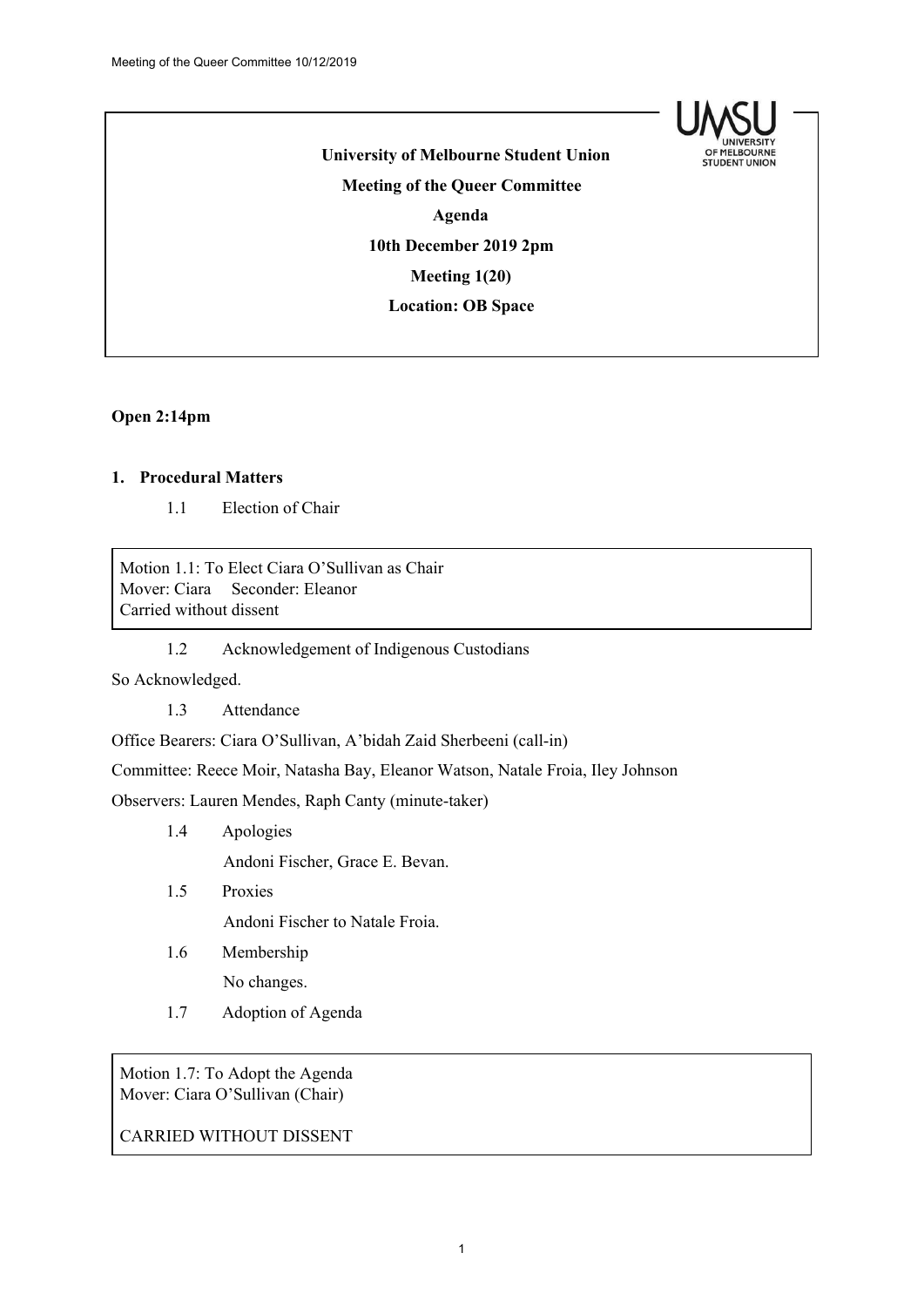# **2. Confirmation of Previous Minutes**

None

### **3. Conflict of Interest Declarations**

None

### **4. Correspondence**

None

# **5. Office Bearer Report**

Ciara explains motion regarding Darlington Statement, has passed Student Council. Letter from UMSU President & Queer Officers to Vice Chancellor. Affirmation of intersex people

Ciara has started going through archives to replace mural in Queer Space

# **Karl arrives 2:19pm**

Availability difficult for collectives calendar

Queer Ball is tentatively booked for 8 October. motion next meeting for deposit

Motion 5.1: To accept the Office Bearer Report

**Mover:** Ciara O'Sullivan (Chair)

CARRIED WITHOUT DISSENT

### **6. Other Reports**

None **7. Motions on Notice** 7.1 Queer Department Budget 2020

Motion 7.1: To adopt the attached budget as the Queer Department Budget for 2020.

Mover: Ciara O'Sullivan Seconder: Iley Johnson CARRIED WITHOUT DISSENT

7.2 Delegation to Operations Sub-Committee

Motion 7.2: That we approve budgetary delegation to the Operations Sub-Committee of up to \$1000 for each Queer Department Budget Line. Mover: Ciara O'Sullivan Seconder: Natale Froia CARRIED WITHOUT DISSENT

7.3 Queer Space Furniture

Iley asks whether furniture can be taken to new student precinct. Ciara responds yes: we don't want things purchased to be obsolete in a couple of years.

One new kettle, we'll see what we want to get and what we need more of. Chairs with better back support.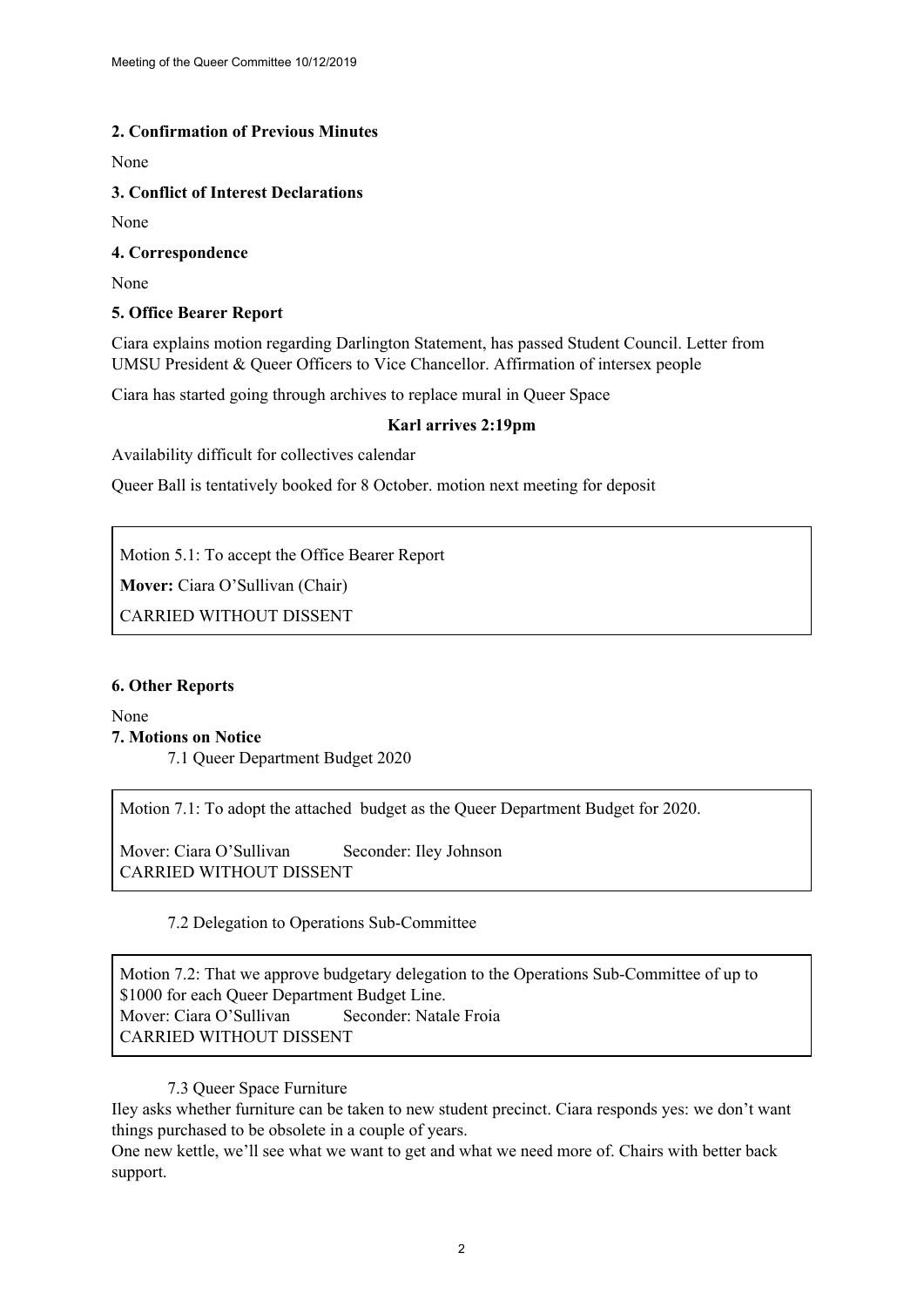Motion 7.3: To approve up to \$500 from the Queer Space Maintenance line for new Queer Space Furniture and Appliances. Mover: A'bidah Zaid Seconder: Natasha Bay CARRIED WITHOUT DISSENT

7.4 Queer Space Supplies

A'bidah explains that snacks are heavily used and we want them to be available.

Eleanor asks about tea of the week. Fridge area needs to be cleaned.

Karl asks about what's supplied. Should we ask people using the space what they'd like to have there. Ciara mentions that there's not much engagement right now. Eleanor suggests that at the start of next semester we ask people using the space. Favourite teas or biscuits. Milk and non-dairy options.

Motion 7.4: To approve up to \$600 from the Queer Space Maintenance line for maintenance of Queer space, including snacks, tea, coffee, pads, sexual health supplies, etc. Mover: A'bidah Zaid Seconder: Reece Moir CARRIED WITHOUT DISSENT

### **8. Other Business**

8.1 Queer Space Working Group

Ciara mentions that queer space is an "unmitigated nightmare" which needs to be cleaned over summer. Better delegated in the chat. Other people from queer space involved in cleaning the space. Only stuff crucial is the fridge so that it can be taken out in hard waste.

Eleanor: "what are our thoughts on the beanbags? They stink!" Discussion about cleaning. Shibas as replacement animals for the panda.

Cleaning tasks:

Wipe down blackboards - fresh slate.

Clean couches - take covers off and put in washing machine

Clean bean bags if they can be

New notice boards and up-to-date poster

Update tablecloths

Reorganise bookshelf and new books potentially?

Lauren brings up that more DVDs for diverse subsections of the community (there weren't many lesbian films)

Rearrange things in space. Moving resources to make it easier to get to.

Eleanor will bring Star Observer Magazines

Karl: "Any safety requirements for a professional clean?"

Eleanor: "When will UH be brought down"

Ciara: "New student precinct will be operational in 2022"

Karl: "Would UH Cleaners clean?"

Ciara: "They vacuum"

Reece: "None of the collective spaces are cleaned because that would come out of the department's budget. OB's responsibility to maintain a clean and safe space. There's too much stuff in there." Anyone who identifies as queer can be in it "Gays who like cleaning. Find them" -Ciara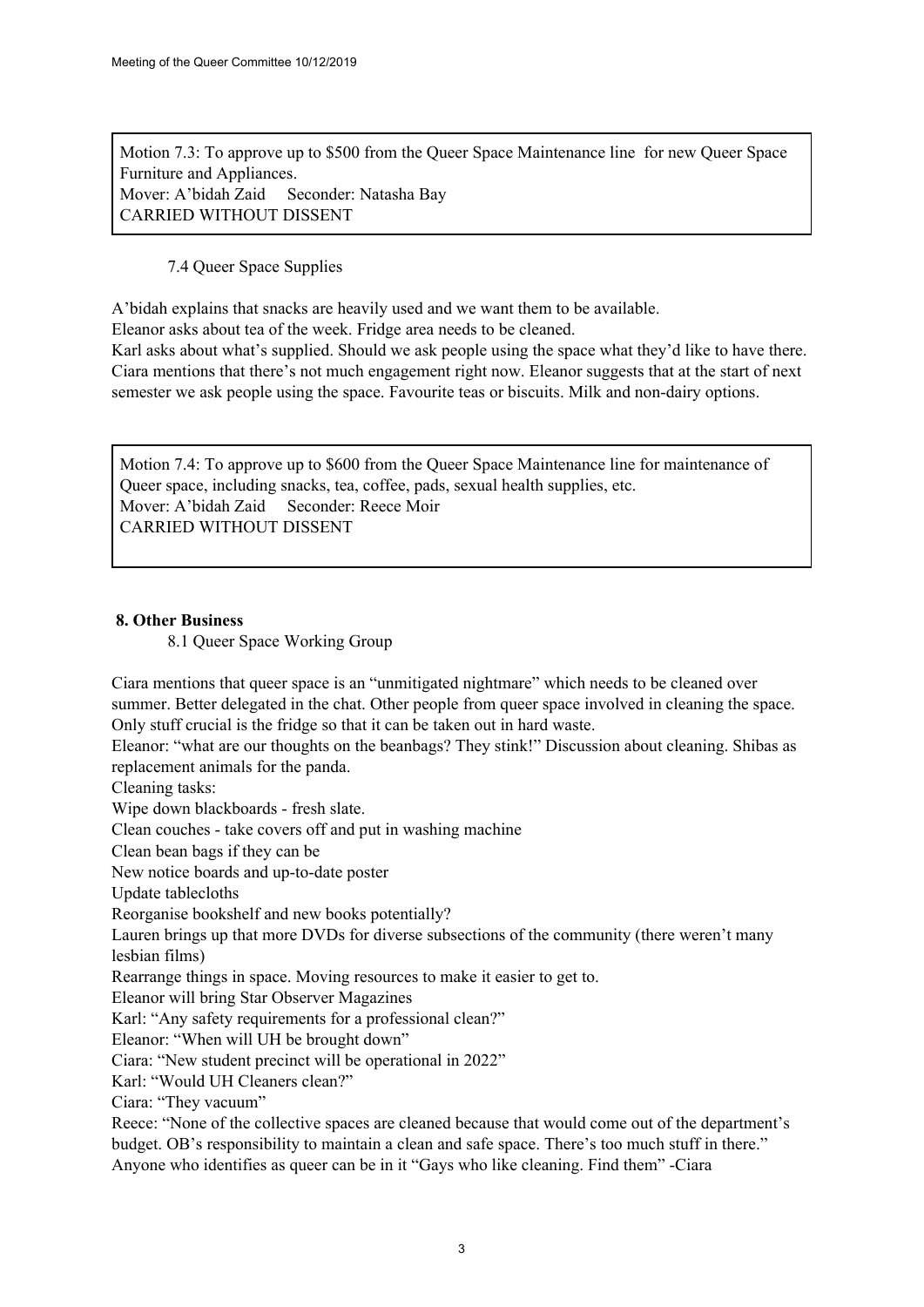Eleanor is happy to coordinate working group. Will put something out on queer facebook page for anyone who wants to get involved.

8.2 Summerfest (day)

Ciara explains what is happening with Summerfest: all of UMSU gets one day to do as much as possible and engage students. Plans for summerfest is 11-3 with a stall (26 Feb). Bracelet stuff, badge making. No glitter this year: agreement from Natasha about it being difficult to make and not worth the pain.

Reece suggests pencil cases: there will be a lot of tote bags.

Some students still use stationery - might be useful for people and a better branding choice.

A'bidah: "Tote bag helps with growth & reach of department - seeing it around."

# **Natasha leaves 2:45pm**

Something with branding to give out.

If anyone wants to make a badge design, it would be great to have variety.

Eleanor mentions name badges - reusable in collectives, especially trans collective.

Ciara to give committee a few weeks to think about options and will put up a poll.

Natale mentions option of community organisations involved in Summerfest.

# *Bubble Teas with the LGBTs*

Request made to comms about the event. To be as sustainable as possible, tea can be purchased separately from pearls. Bamboo straws and keep cups will eliminate waste. Bubble teas will be a picnic.

Picnic blankets needed. Giant Connect 4 and Jenga.

Iley suggests keep cups to take away as department branding. Ciara is unsure whether there's enough money to give them to everyone. She will ask comms about it and Iley will send to committee the keep cup she had in mind.

### *Zine*

A'bidah: "The Edugayte yourself zine is something which we'd like to continue".

Karl: "Would be good to advertise in the holidays for people to contribute to"

Raph suggests committee members and expereinced queer space frequenters to be available to support new students who might not be comfortable in a new space.

Karl mentions reusable mugs - having our own will mean they're not cleaned; encouraging people to use mugs from downstairs will be best. Karl suggests a trolley to bring mugs up at the start of the day and take them down at the end of the day.

8.3 Politicking next year! (Direct Actions and Workshops)

Holly Lawford-Smith is introducing a winter subject entitled "Feminism" with questionable contents. The department will have to take action. Eleanor is happy to take action on this. Ciara is keeping an eye on this.

Eleanor "we should keep pressure on the vice chancellor about 'free speech'. Engage with *Farrago* to have anti-terf content published."

Ciara is keen to start the "You are Queer enough" campaign. For people who are bi in a hetero relationship or anything which doesn't fit into the queer stereotype. We don't want to police queer people but we want all queer people to feel comforatble to access queer depratment services. Would be good to push to people in the queer space. Not many campaigns have been run before regarding queer inclusion within the community. Eleanor suggests a 'this is what queer looks like' photo poster.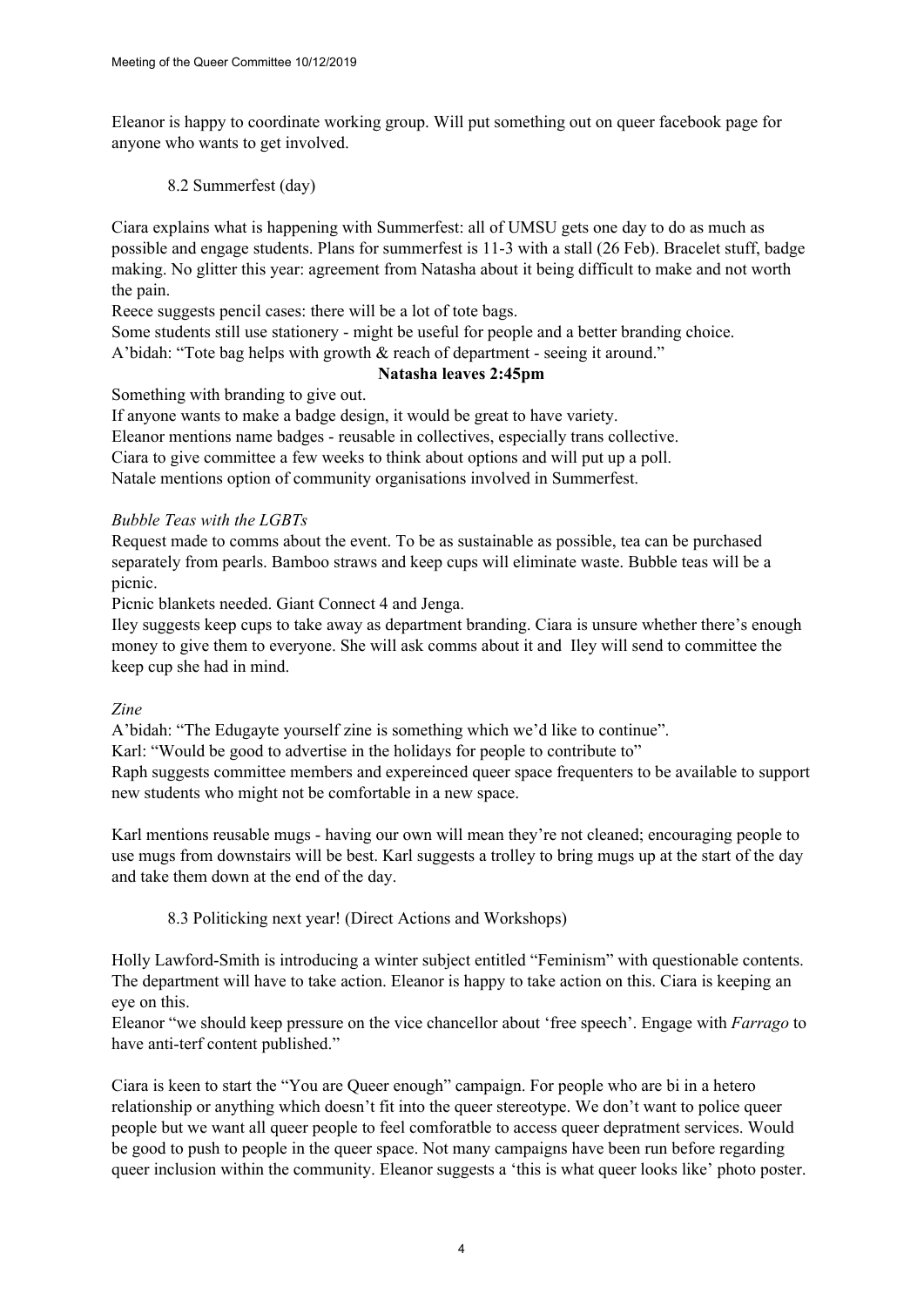Anti-queerphobia workshops PoC ran last year as anti-racism workshops. A'bidah is getting someone for week 1. Not sure how it will turn out for the first week but it's important to have. OBs will forward applications to queer committee as blind applications. Workshops will be non-autonomous. Iley: How to get non-queer people to come along?

A'bidah: "Autonomy is optional to presenter. Pulling in friends will help start them and hopefully attendance will catch on"

Ciara: "Some people don't understand trans people but would like to - there's a market for sharing this information"

Eleanor: "A lot of people are afraid to ask questions but I'm happy to answer them."

Karl recalls that a panel class with four trans people who were asked questions for an anthropology class.

Committee brings up queer sex education panels. Collaboration with womens sexplorations week.

#### **Iley leaves at 3:15pm**

8.4 Queer Collaborations 2020

5-11 July at UniMelb. Hoping to get a lot of students in attendance.

Ciara: "Grants stay the same but we can spend less on more people as we won't need to cover accommodation".

Accom + Food + Registration is about \$500.

Hoping to show people Melbourne and include lots of collaboration, workshops, friend-making and professional development.

Eleanor mentions that she has connections to Transgender Victoria

8.5 Midsumma/Pride march 2020

2 February 2020. Hoping it won't be too hot.

#### **Reece leaves 3:21pm**

PiA is thinking of buying fans this year.

Raph explains that we're thinking of a craft event where people can make banners and signs for people to bring along. Committee is keen for this.

Perhaps too far away to take a group all the way from uni but brunch beforehand or meeting at Fed Square are options for people finding the parade on the day.

Tell your friends to come!

8.6 General Ideas for 2020!

Going off Midsumma, Eleanor mentions Geelong Rainbow festival - weekend after midsumma over three days. Fourth year running and it's increasing. UMSU Queer could make an appearance.

Lauren asks whether Queer Lunch will be moved permenently to the Arts Lab this year. Ciara will book Arts Lab every week when she has access to the booking service.

Karl: "Arts Lab can get crowded, would training rooms be possible?"

Ciara: "Arts Lab is good as it's next to Queer Space. We wouldn't want to have Lunch outside as it could out people."

Options for a bigger venue for the first week of the semester will be explored.

#### **8. Next Meeting**

TBD via doodle poll

**9. Close**

### **Meeting Closed at 3:34pm**